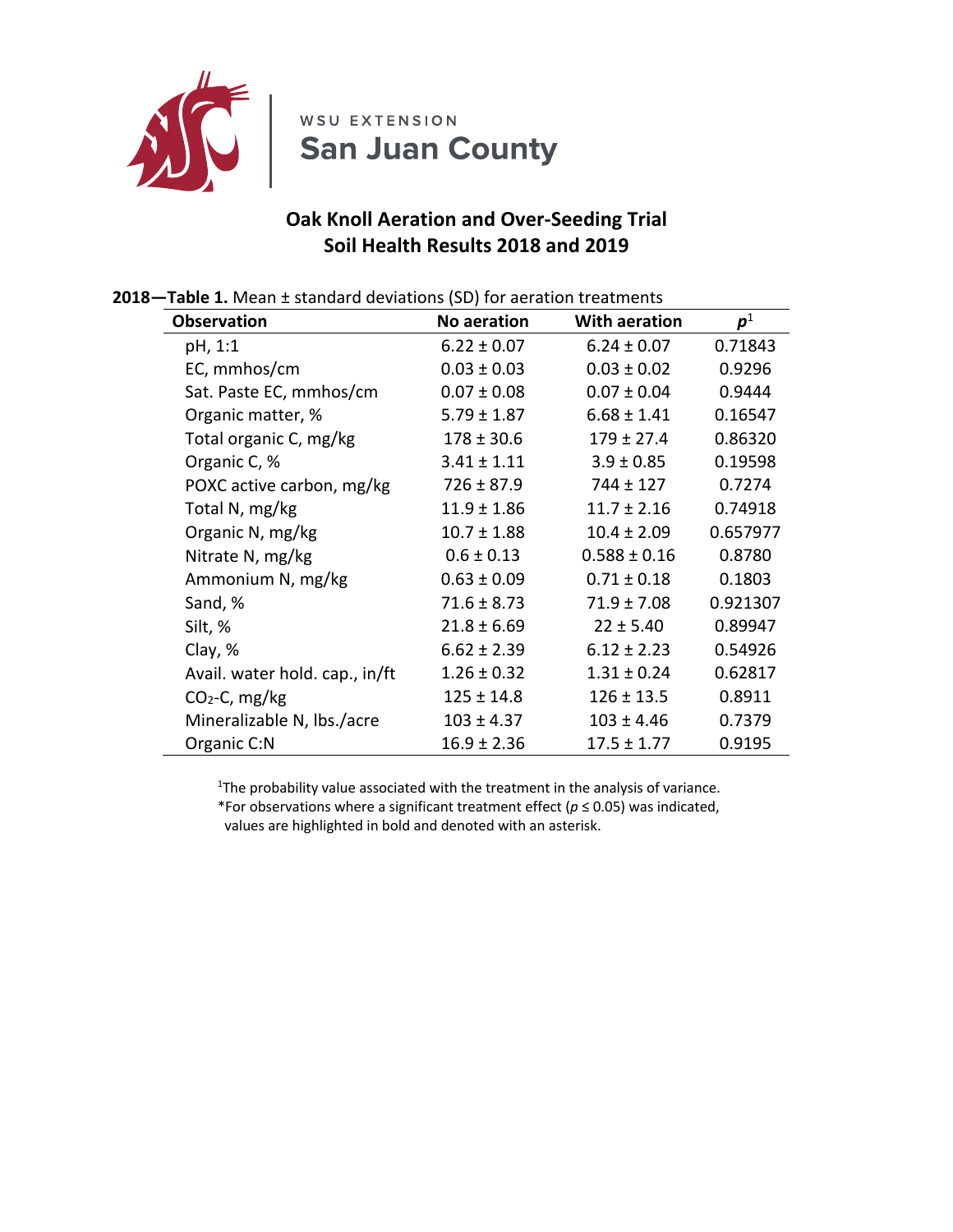

## **2018—Table 2.** Mean ± standard deviations (SD) for overseeding treatments

| <b>Observation</b>             | No seeding      | With seeding    | $\boldsymbol{p}^1$ |
|--------------------------------|-----------------|-----------------|--------------------|
| pH, 1:1                        | $6.2 \pm 0.76$  | $6.26 \pm 0.05$ | 0.09573            |
| EC, mmhos/cm                   | $0.03 \pm 0.03$ | $0.03 \pm 0.02$ | 0.7912             |
| Sat. Paste EC, mmhos/cm        | $0.08 \pm 0.08$ | $0.07 \pm 0.04$ | 0.7807             |
| Organic matter, %              | $6.66 \pm 1.34$ | $5.8 \pm 1.93$  | 0.17645            |
| Total organic C, mg/kg         | $172 \pm 24.2$  | $185 \pm 31.7$  | $0.04336*$         |
| Organic C, %                   | $3.92 \pm 0.79$ | $3.39 \pm 1.14$ | 0.15795            |
| POXC active carbon, mg/kg      | $740 \pm 103$   | $730 \pm 116$   | 0.8428             |
| Total N, mg/kg                 | $11.5 \pm 2.44$ | $12.1 \pm 1.41$ | 0.34847            |
| Organic N, mg/kg               | $10.2 \pm 2.34$ | $10.9 \pm 1.51$ | 0.354932           |
| Nitrate N, mg/kg               | $0.63 \pm 0.15$ | $0.56 \pm 0.14$ | 0.4501             |
| Ammonium N, mg/kg              | $0.63 \pm 0.09$ | $0.71 \pm 0.18$ | 0.1803             |
| Sand, %                        | $73.2 \pm 5.52$ | $70.2 \pm 9.53$ | 0.253788           |
| Silt, %                        | $21.4 \pm 4.84$ | $22.4 \pm 7.07$ | 0.61576            |
| Clay, %                        | $5.38 \pm 0.92$ | $7.38 \pm 2.77$ | $0.03450*$         |
| Avail. water hold. cap., in/ft | $1.27 \pm 0.20$ | $1.3 \pm 0.35$  | 0.80312            |
| $CO2-C$ , mg/kg                | $126 \pm 11.5$  | $124 \pm 16.3$  | 0.8641             |
| Mineralizable N, lbs./acre     | $103 \pm 3.66$  | $103 \pm 5.04$  | 0.7379             |
| Organic C:N                    | 17.1 ± 2.36     | $17.2 \pm 1.83$ | 0.9195             |

<sup>1</sup>The probability value associated with the treatment in the analysis of variance. \*For observations where a significant treatment effect (*p* ≤ 0.05) was indicated, values are highlighted in bold and denoted with an asterisk.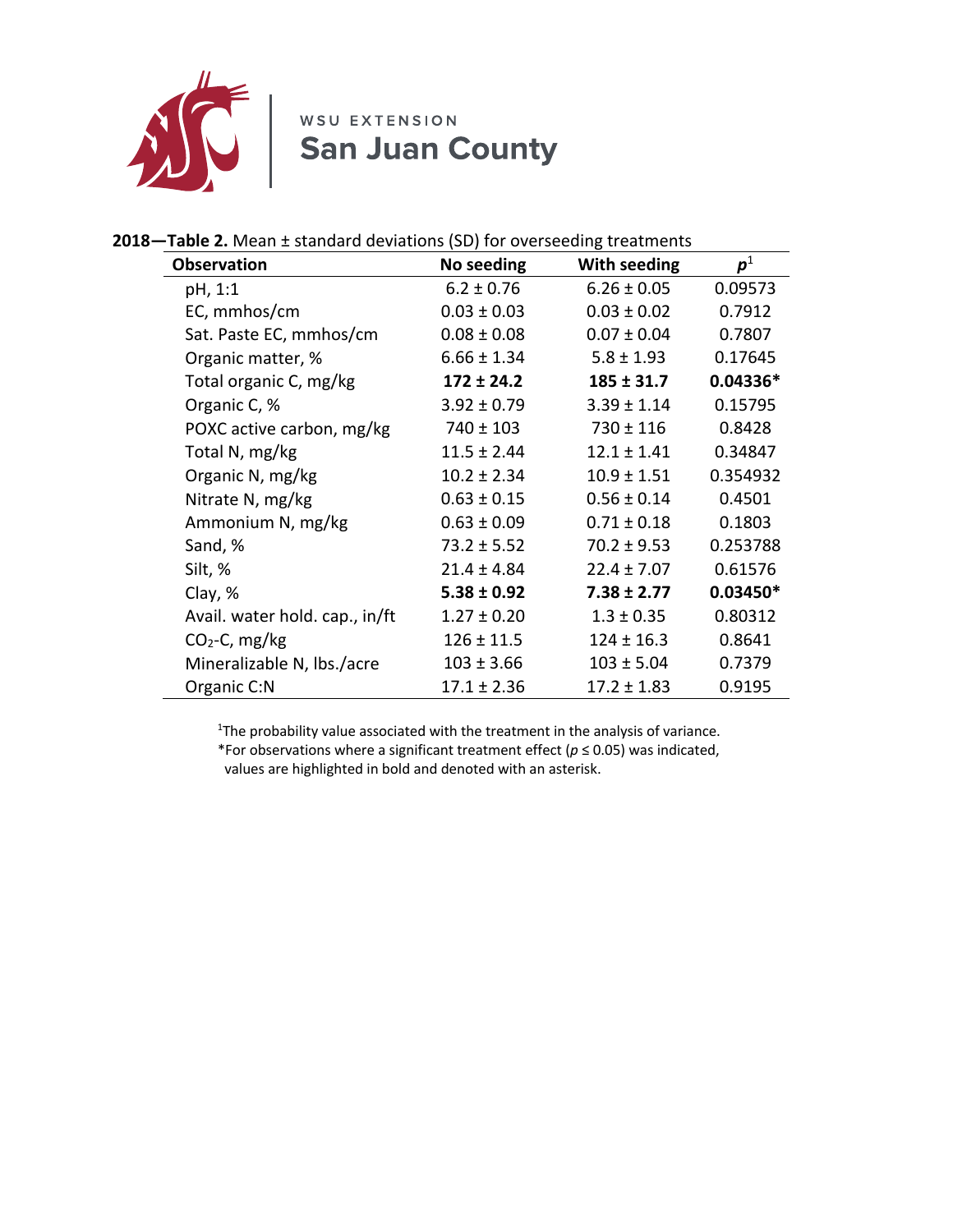

WE WISU EXTENSION

### **2019—Table 1.** Mean ± standard deviations (SD) for aeration treatments

| <b>Observation</b>             | No aeration     | With aeration   | $\boldsymbol{p}^1$ |
|--------------------------------|-----------------|-----------------|--------------------|
| pH, 1:1                        | $6.25 \pm 0.11$ | $6.21 \pm 0.14$ | 0.6535             |
| EC, mmhos/cm                   | $0.16 \pm 0.03$ | $0.2 \pm 0.03$  | $0.017**$          |
| Sat. Paste EC, mmhos/cm        | $0.42 \pm 0.07$ | $0.52 \pm 0.07$ | $0.014**$          |
| Organic matter, %              | $5.54 \pm 1.17$ | $5.87 \pm 1.01$ | 0.5690             |
| Total organic C, mg/kg         | $138 \pm 32.4$  | $116 \pm 19.4$  | 0.08919            |
| Organic C, %                   | $3.26 \pm 0.71$ | $3.44 \pm 0.62$ | 0.6225             |
| POXC active carbon, mg/kg      | $780 \pm 69.9$  | $795 \pm 55.1$  | 0.7146             |
| Total N, mg/kg                 |                 |                 |                    |
| Without over-seeding           | $9.33 \pm 1.67$ | $9.48 \pm 1.14$ | 0.8051             |
| With over-seeding              | $9.93 \pm 1.83$ | $6.97 \pm 0.40$ | 0.1285             |
| Organic N, mg/kg               | $5.51 \pm 1.99$ | $5.0 \pm 2.09$  | 0.5744             |
| Nitrate N, mg/kg               | $1.92 \pm 0.83$ | $1.63 \pm 0.72$ | 0.4635             |
| Ammonium N, mg/kg              | $2.19 \pm 0.96$ | $1.77 \pm 0.99$ | 0.4740             |
| Sand, %                        | $72.2 \pm 5.20$ | $72.7 \pm 3.99$ | 0.62569            |
| Silt, %                        | $21.9 \pm 3.76$ | $21.0 \pm 3.27$ | 0.50214            |
| Clay, %                        | $5.88 \pm 1.96$ | $6.29 \pm 1.50$ | 0.8387             |
| Avail. water hold. cap., in/ft | $1.24 \pm 0.20$ | $1.25 \pm 0.16$ | 1.0                |
| $CO2-C$ , mg/kg                | $85.2 \pm 18.9$ | $90.1 \pm 16.3$ | 0.5802             |
| Mineralizable N, lbs/acre      | $86.2 \pm 9.48$ | $89.1 \pm 7.95$ | 0.4401             |
| Organic C:N                    | $31.0 \pm 20.6$ | $29.3 \pm 18.9$ | 0.8549             |

 $1$ The probability value associated with the treatment in the analysis of variance. \*For observations where a significant treatment effect (*p* ≤ 0.05) was indicated, values are highlighted in bold and denoted with an asterisk.

†Probability values calculated using PERMANOVA for distributions requiring nonparametric tests.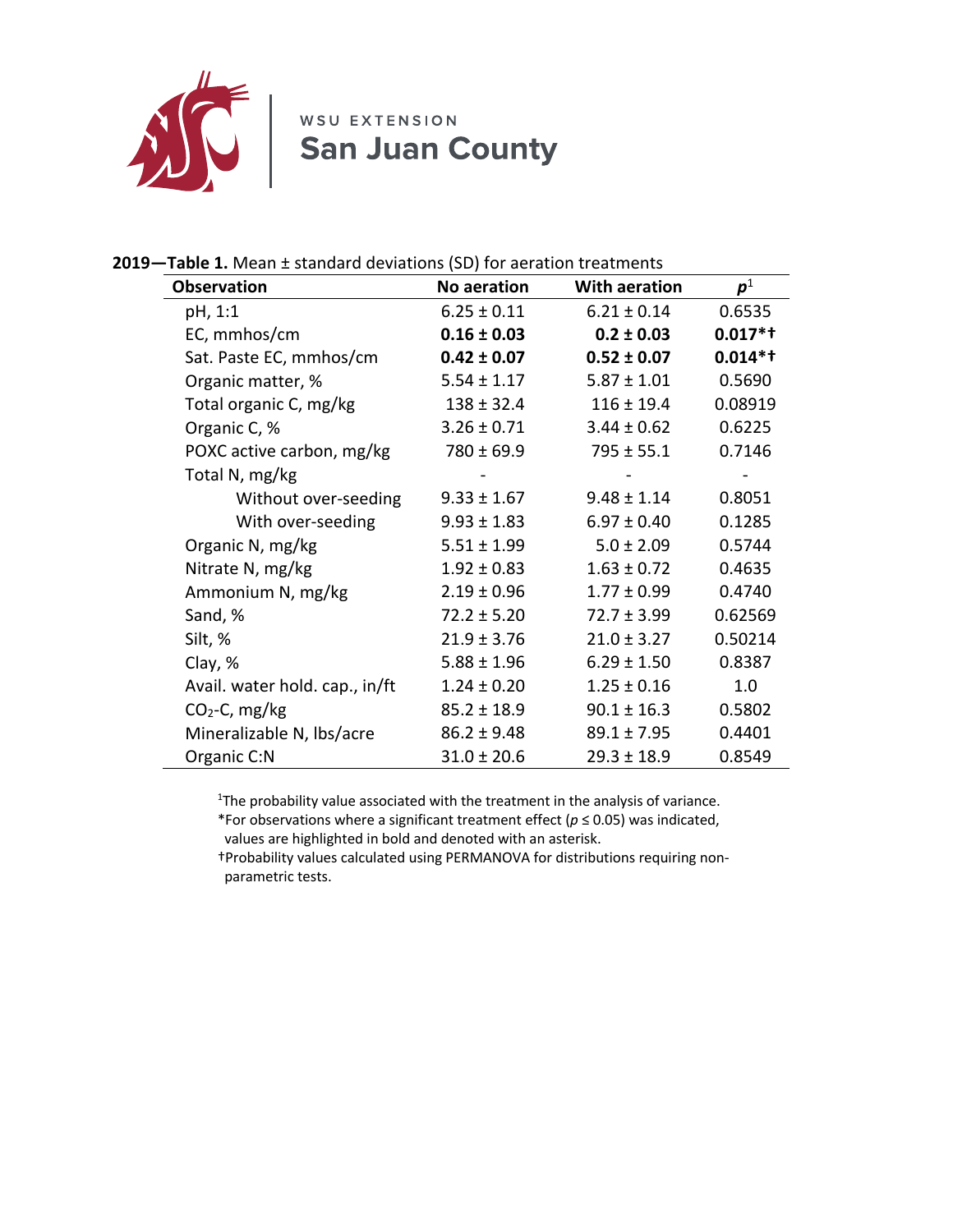

 $\overline{\phantom{a}}$ 

WE WESTENSION<br>San Juan County

|  | 2019-Table 2. Mean ± standard deviations (SD) for overseeding treatments |  |  |  |
|--|--------------------------------------------------------------------------|--|--|--|
|--|--------------------------------------------------------------------------|--|--|--|

| <b>Observation</b>             | No seeding      | With seeding    | $\boldsymbol{p}^1$ |
|--------------------------------|-----------------|-----------------|--------------------|
| pH, 1:1                        | $6.26 \pm 0.11$ | $6.20 \pm 0.13$ | 0.4461             |
| EC, mmhos/cm                   | $0.18 \pm 0.04$ | $0.18 \pm 0.02$ | 1.000+             |
| Sat. Paste EC, mmhos/cm        | $0.47 \pm 0.12$ | $0.46 \pm 0.05$ | $0.930+$           |
| Organic matter, %              | $5.52 \pm 1.01$ | $5.89 \pm 1.20$ | 0.5383             |
| Total organic C, mg/kg         | $125 \pm 22.6$  | $132 \pm 35.7$  | 0.85396            |
| Organic C, %                   | $3.25 \pm 0.62$ | $3.46 \pm 0.72$ | 0.5697             |
| POXC active carbon, mg/kg      | $783 \pm 72.8$  | $791 \pm 51.5$  | 0.8189             |
| Total N, mg/kg                 |                 |                 |                    |
| Without aeration               | $9.33 \pm 1.67$ | $9.93 \pm 1.83$ | 0.34287            |
| With aeration                  | $9.48 \pm 1.14$ | $6.97 \pm 0.40$ | $0.02068*$         |
| Organic N, mg/kg               | $5.78 \pm 1.52$ | $4.70 \pm 2.39$ | 0.3091             |
| Nitrate N, mg/kg               | $1.84 \pm 0.89$ | $1.73 \pm 0.66$ | 0.7019             |
| Ammonium N, mg/kg              | $1.79 \pm 0.95$ | $2.23 \pm 0.99$ | 0.5908             |
| Sand, %                        | $73.8 \pm 2.92$ | $71.0 \pm 5.74$ | 0.18533            |
| Silt, %                        | $20.4 \pm 1.77$ | $22.7 \pm 4.54$ | 0.14889            |
| Clay, %                        | $5.88 \pm 1.64$ | $6.29 \pm 1.89$ | 0.8387             |
| Avail. water hold. cap., in/ft | $1.19 \pm 0.12$ | $1.30 \pm 0.22$ | 0.18403            |
| $CO2-C$ , mg/kg                | $89.5 \pm 14.7$ | $85.1 \pm 20.8$ | 0.3353             |
| Mineralizable N, lbs./acre     | $88.8 \pm 7.25$ | $86.3 \pm 10.4$ | 0.2781             |
| Organic C:N                    | $24.0 \pm 11.9$ | $37.3 \pm 24.1$ | 0.3045             |

 $1$ The probability value associated with the treatment in the analysis of variance. \*For observations where a significant treatment effect (*p* ≤ 0.05) was indicated, values are highlighted in bold and denoted with an asterisk.

†Probability values calculated using PERMANOVA for distributions requiring nonparametric tests.